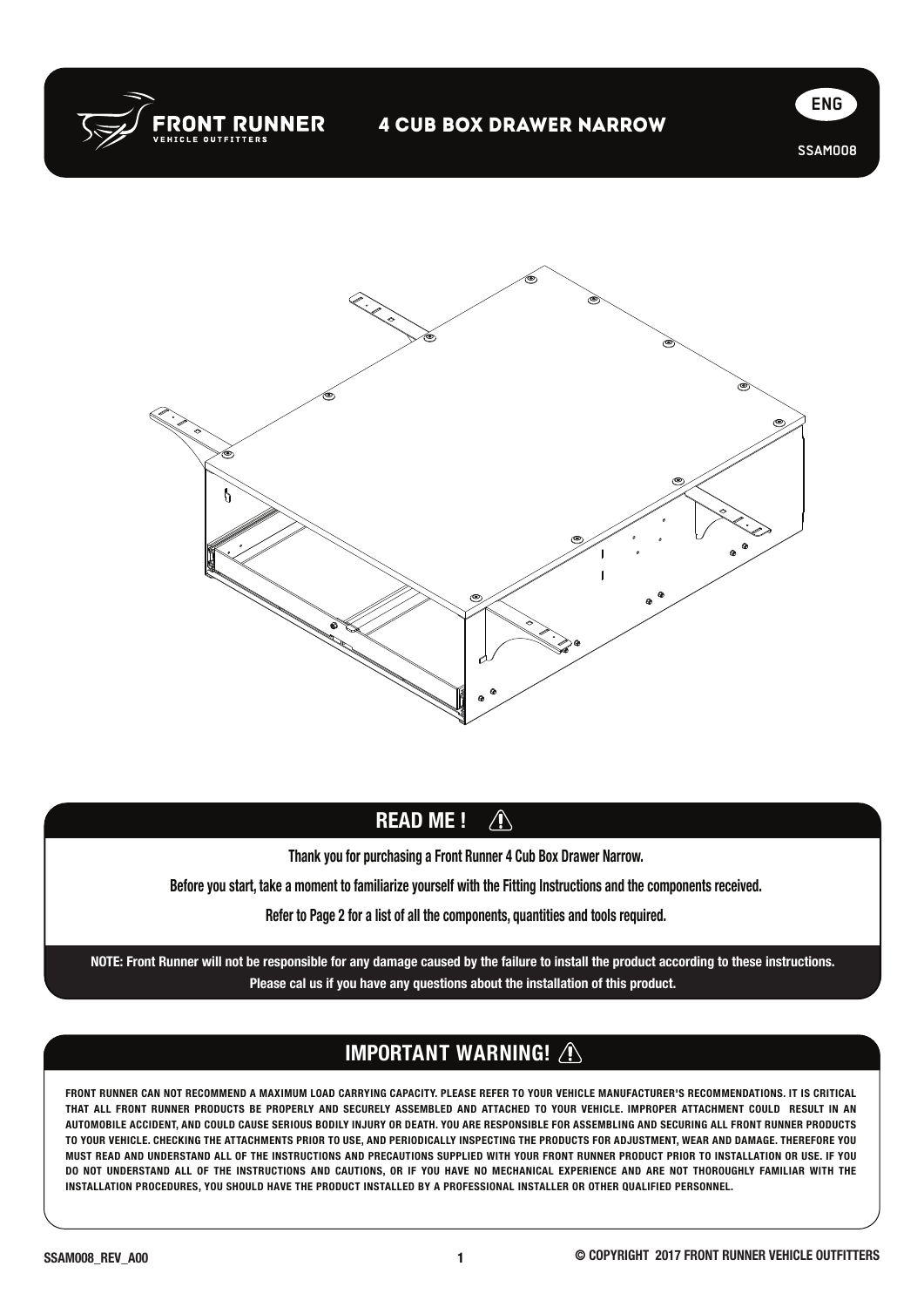

In order for your Drawer to open freely over the vehicles plastic trim you may need a Drawer Mount Kit SSCA020 / SSCA021. (SOLD SEPARATELY)

Refer to these fitting instructions first should you be using a mount kit.

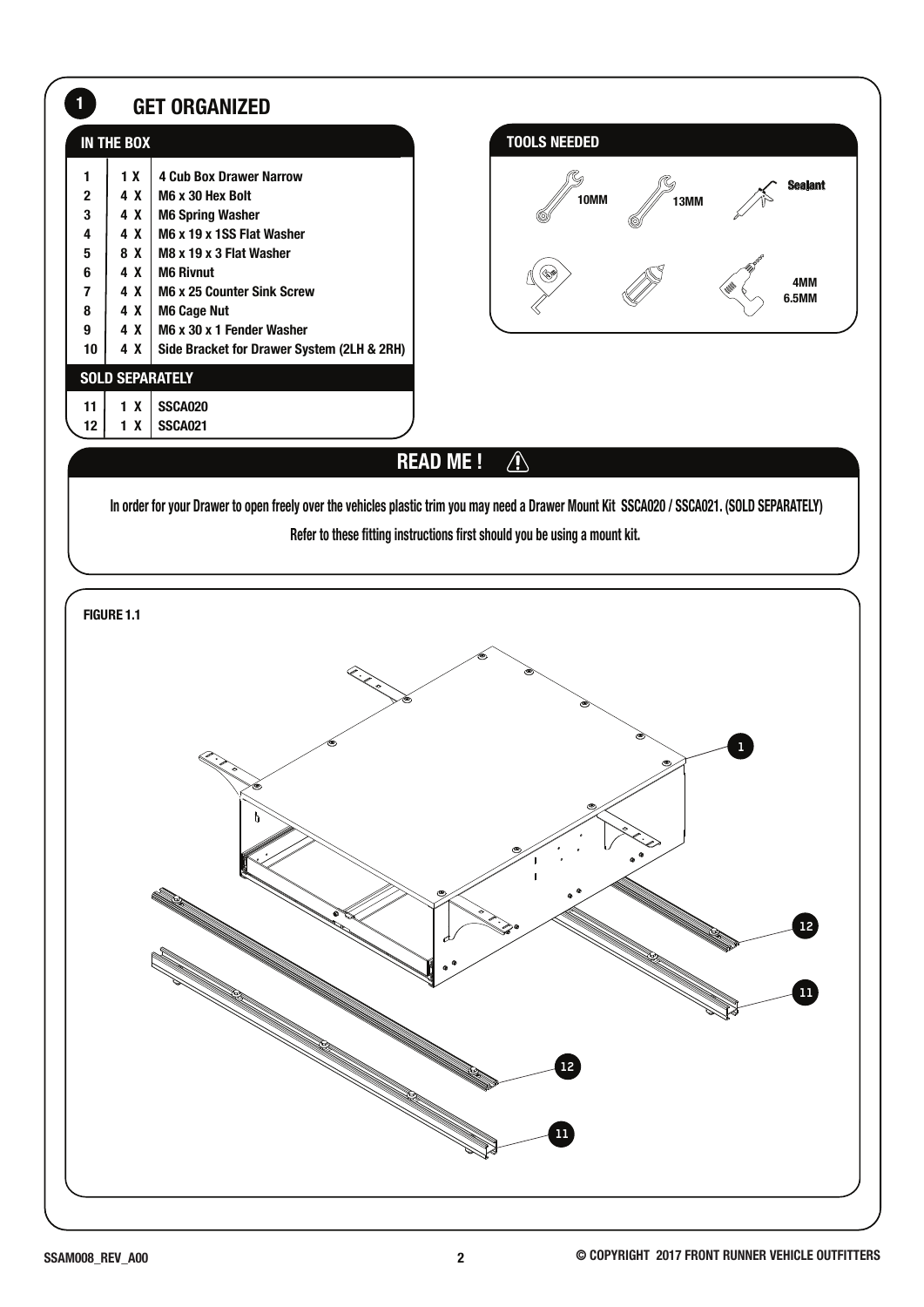